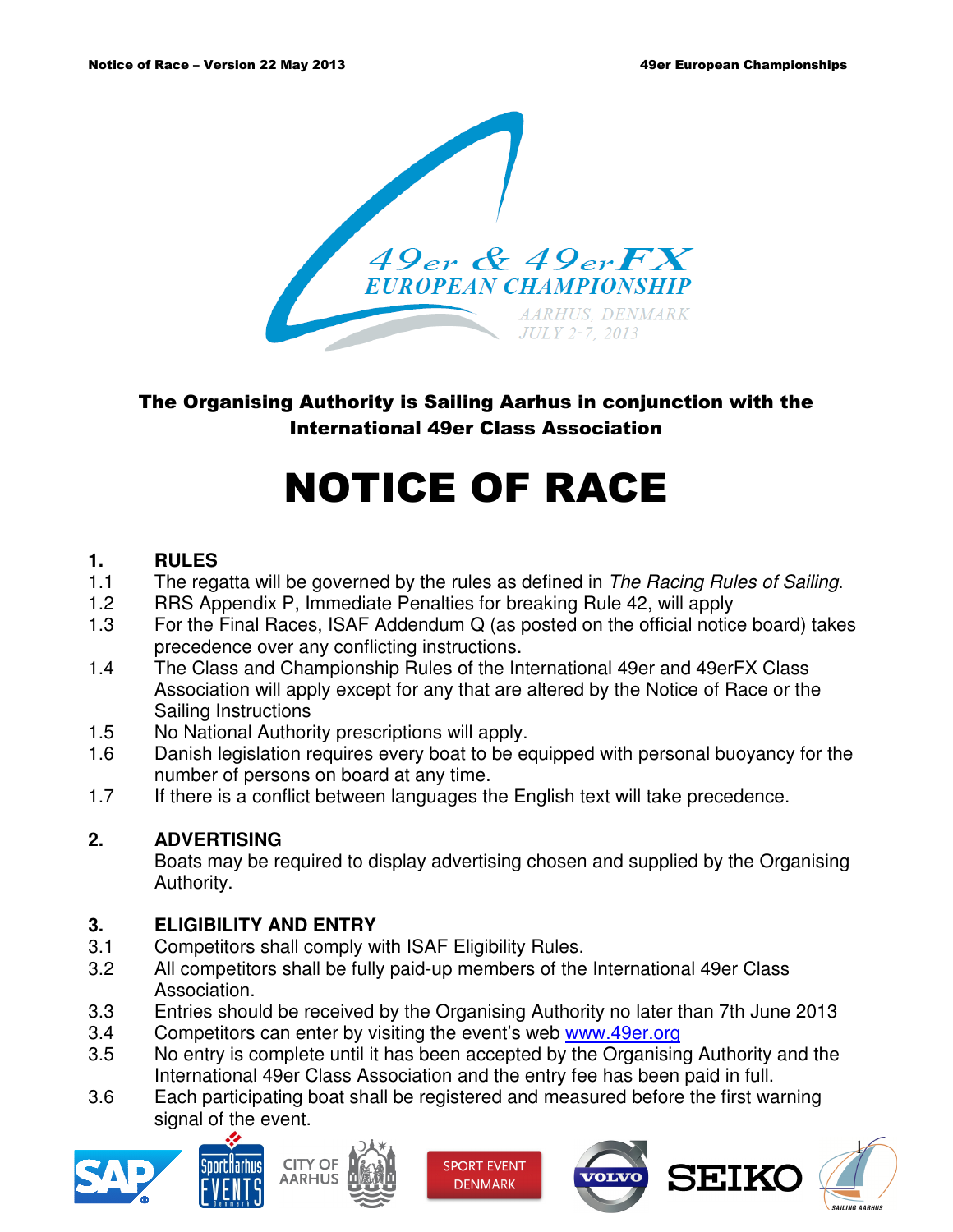#### **4. FEES**

Entry Fee:  $\epsilon$  375.00 (until 7th June 2013),  $\epsilon$  425.00 (after 8th June 2013) Includes the International Class Championship Fee.

## **5. FORMAT OF RACING**

- 5.1 The Championship will consist of an Opening Series and Final Races. The Opening Series will be divided into Qualifying Races and Fleet Races.
- 5.2 The Final Races will be of an experimental format as detailed further in the Sailing Instructions.

# **6. SCHEDULE OF EVENTS**

6.1 The Championship schedule will be as follows;

| Saturday 29 June | 0900 - 1800 | Measurement/Registration/Inspection           |
|------------------|-------------|-----------------------------------------------|
| Sunday 30 June   | 0900 - 1800 | Measurement/Registration/Inspection           |
| Sunday 30 June   | 1800        | Competitors meeting                           |
| Monday 1 July    | 0900 - 1200 | Measurement/Registration/Inspection           |
| Monday 1 July    | 1400        | <b>Practice Races</b>                         |
| Monday 1 July    | 1900        | <b>Opening Ceremony</b>                       |
| Tuesday 2 July   | 1200        | Racing                                        |
| Wednesday 3 July | 1200        | Racing                                        |
| Thursday 4 July  | 1200        | Racing                                        |
| Friday 5 July    | 1200        | Racing                                        |
| Saturday 6 July  | 1200        | Racing                                        |
| Sunday 7 July    | 1200        | Fleet Races for those not qualified for Final |
|                  |             | Races                                         |
| Sunday 7 July    | 1000        | <b>Final Races</b>                            |
| Sunday 7 July    |             | <b>Prize Giving and Closing Ceremony</b>      |
|                  |             | as soon as possible after the Final Races     |

6.2 On Sunday 7 July there will be no warning signal after 1800

# **7. MEASUREMENT**

- 7.1 All boats will be inspected for class rules compliance prior to racing, according to the Schedule of Events. Additional spot measurement checks may be carried out during the Championship.
- 7.2 Only one set of sails and one forestay shall be used throughout the duration of the Championship.
- 7.3 Equipment shall only be replaced with permission of the Race Committee.

# **8. SAILING INSTRUCTIONS**

The Sailing Instructions will be available at registration.

# **9. VENUE**

 The 2013 49er European Championship will be held at Aarhus Sailing Club, Kystpromenaden 7, 8000 Aarhus C, Denmark







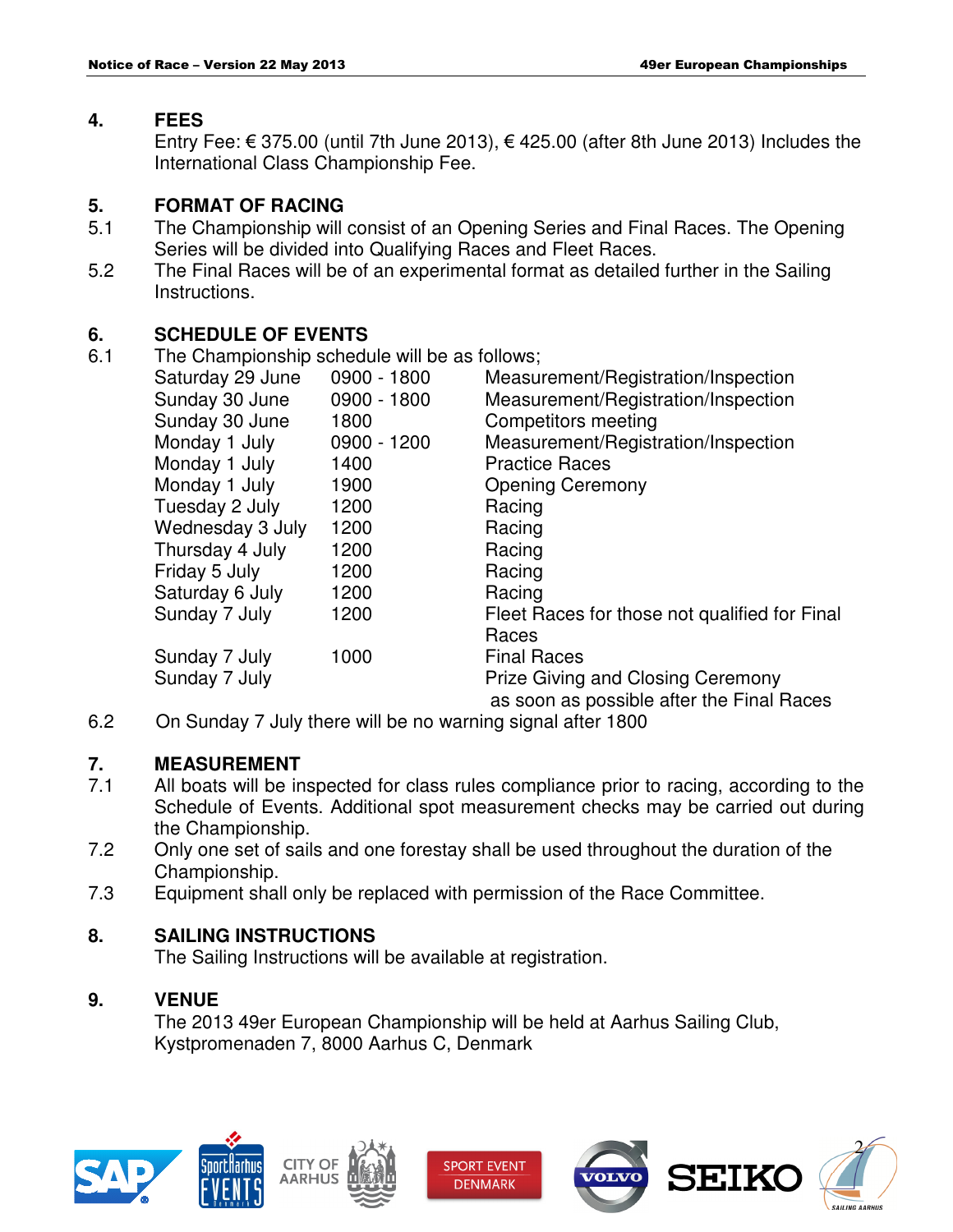#### **10. THE COURSES**

 All courses, for the opening series will be windward/leeward with a gate at the leeward end of the course, there may be a windward mark gate. The courses for the Final Races will be of an experimental configuration.

#### **11. PENALTY SYSTEM**

 RRS 44.1 and RRS P2.1 are changed so that the Two-Turns penalty is replaced by a One-Turn penalty.

## **12. SCORING**

- 12.1 The Low Points Scoring System of RRS Appendix A will apply to the Opening Series
- 12.2. The scoring system will be detailed in the Sailing Instructions.
- 12.3 Five races are required to be completed to constitute the Championship.

## **13. SUPPORT BOATS**

- 13.1 Support boats shall be registered with the Organising Authority and will be required to comply with local legislation and event support boat regulations. Team leaders/coaches shall register at www.49er.org and complete on-site a registration form at the race office at the venue. The fee for support boat registration shall be  $\epsilon$  50.00
- 13.2 All support boats shall clearly display the 3 letter national code of their ISAF Member National Authority at all times while afloat. The minimum height for the letters shall be 200mm.
- 13.3 If called upon support boats will be required to act as rescue boats.

# **14. INTERNATIONAL JURY**

 An International Jury will be appointed in accordance with RRS 91(b). Its decisions will be final as provided in RRS 70.5

# **15. PRIZES**

 Prizes for the European Championship will be announced and awarded at the end of the final races for the first three places overall and for the Other Fleet(s) respectively.

#### **16**. **RADIO COMMUNICATION**

Except in an emergency a boat shall neither make nor receive radio transmissions, text messages or cellular phone calls while racing.

#### **17. INSURANCE**

Each participating boat shall be insured with valid third party liability insurance with a minimum cover of at least EUR 1,500,000 (or equivalent) per incident.











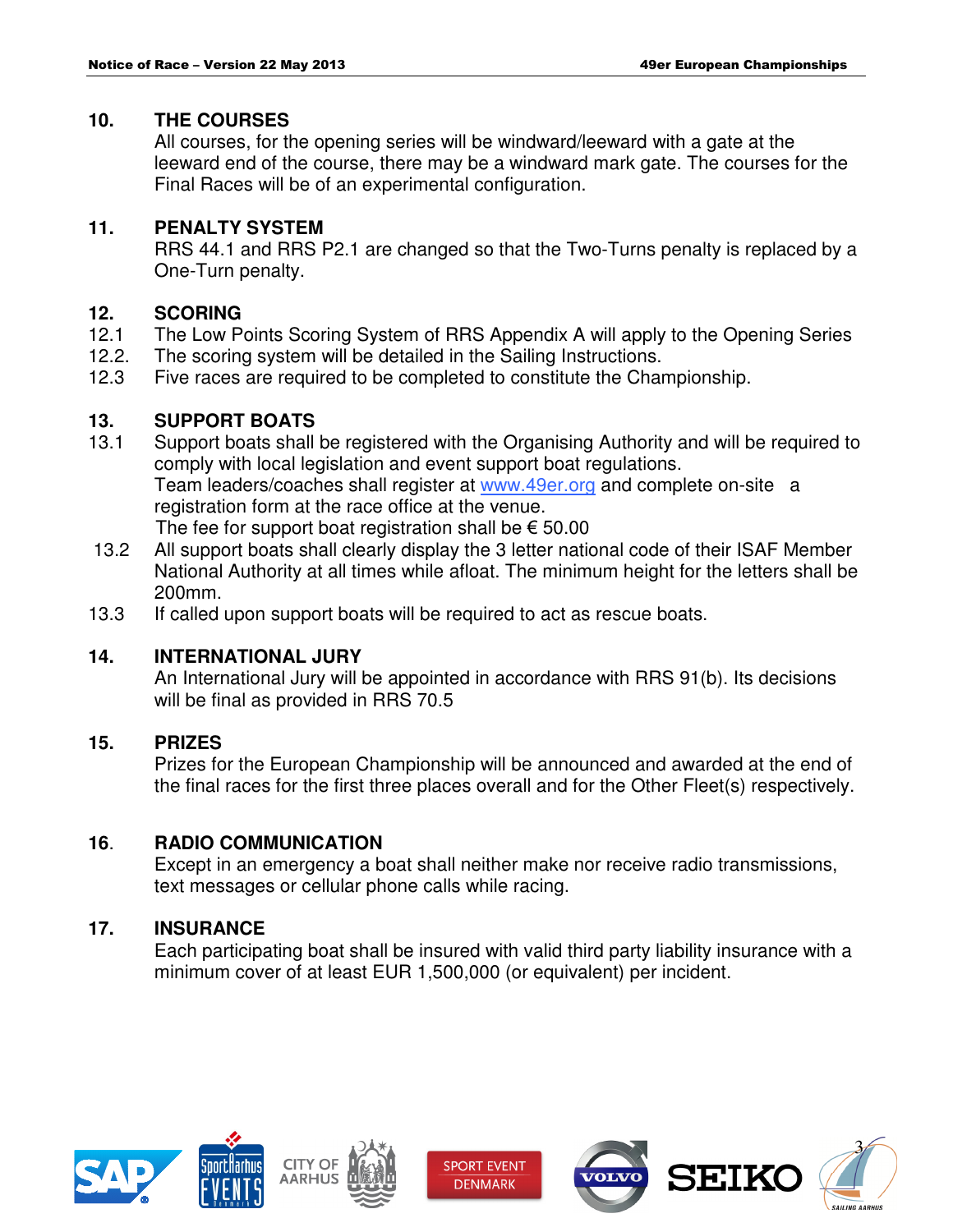#### **18. DISCLAIMER OF LIABILITY**

 Competitors participate in the regatta entirely at their own risk. See Rule 4, Decision to Race. The Organising Authority will not accept any liability for material damage or personal injury or death sustained in conjunction with or prior to, during, or after the regatta.

## **19. MEDIA RIGHTS, CAMERAS AND ELECTRONIC EQUIPMENT**

- 19.1 By participating in the Championship competitors automatically grant to the Organising Authority, International 49er Class Association and their sponsors, the right in perpetuity to make, use and show, from time to time at their discretion, any motion pictures and live, taped or filmed television and other reproductions of the athlete during the period of competition without compensation.
- 19.2 Boats may be required to carry cameras, sound equipment or positioning equipment as specified by the Organising Authority.
- 19.3 Competitors may also use their own camera recording equipment and attachments, but these are to be removable for weighing.
- 19.4 Competitors may be required for interviews and press conferences at the Championship.

## **20. FURTHER INFORMATION**

 Sailing Aarhus Event Director: Thomas Capitani Nielsen, e-mail: tcn@sailing-aarhus.dk

 Sailing Aarhus Race Manager: Jens Villumsen, e-mail: jens@sailing-aarhus.dk









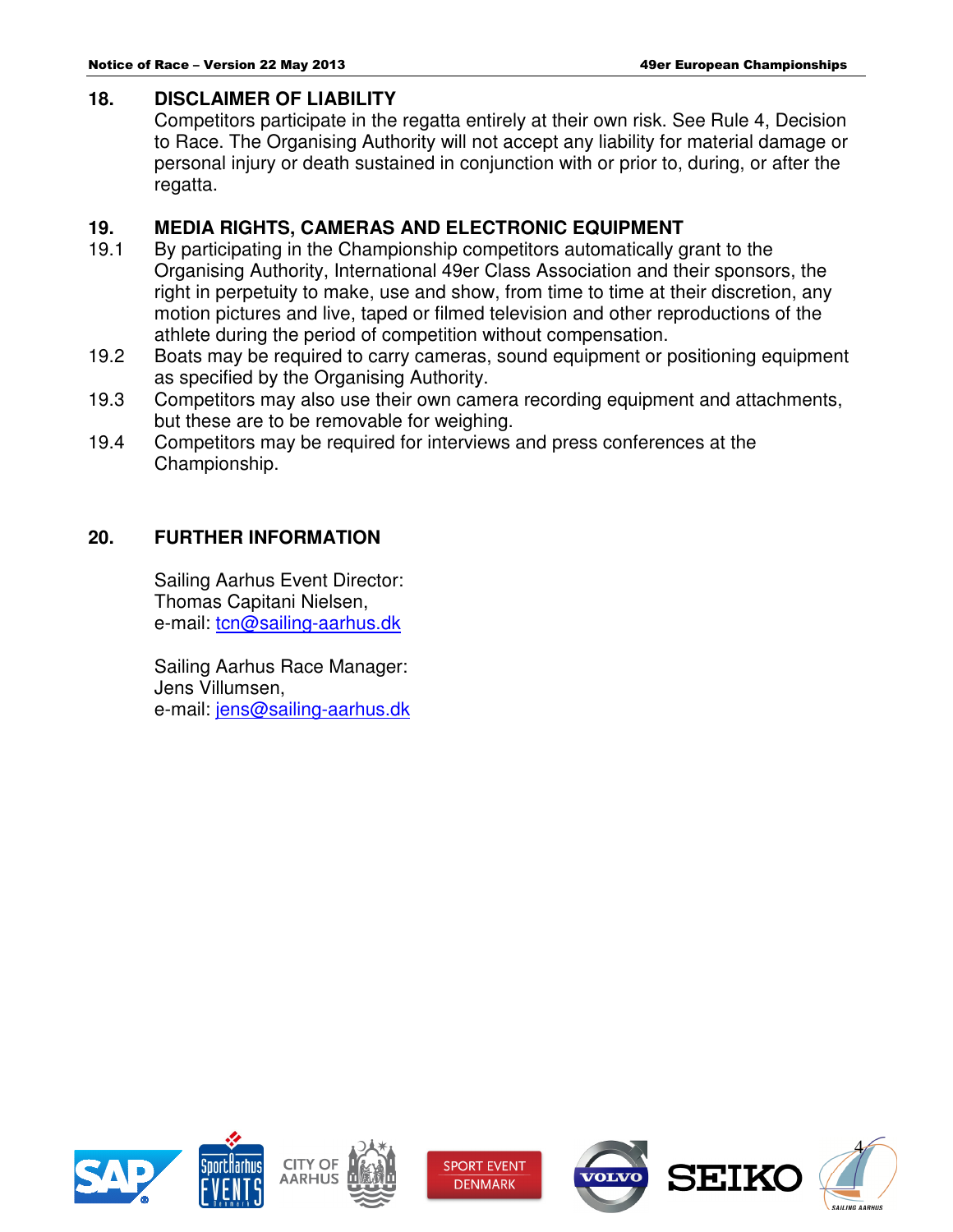## **ATTACHMENT A - RACING AREA**









**SPORT EVENT DENMARK**